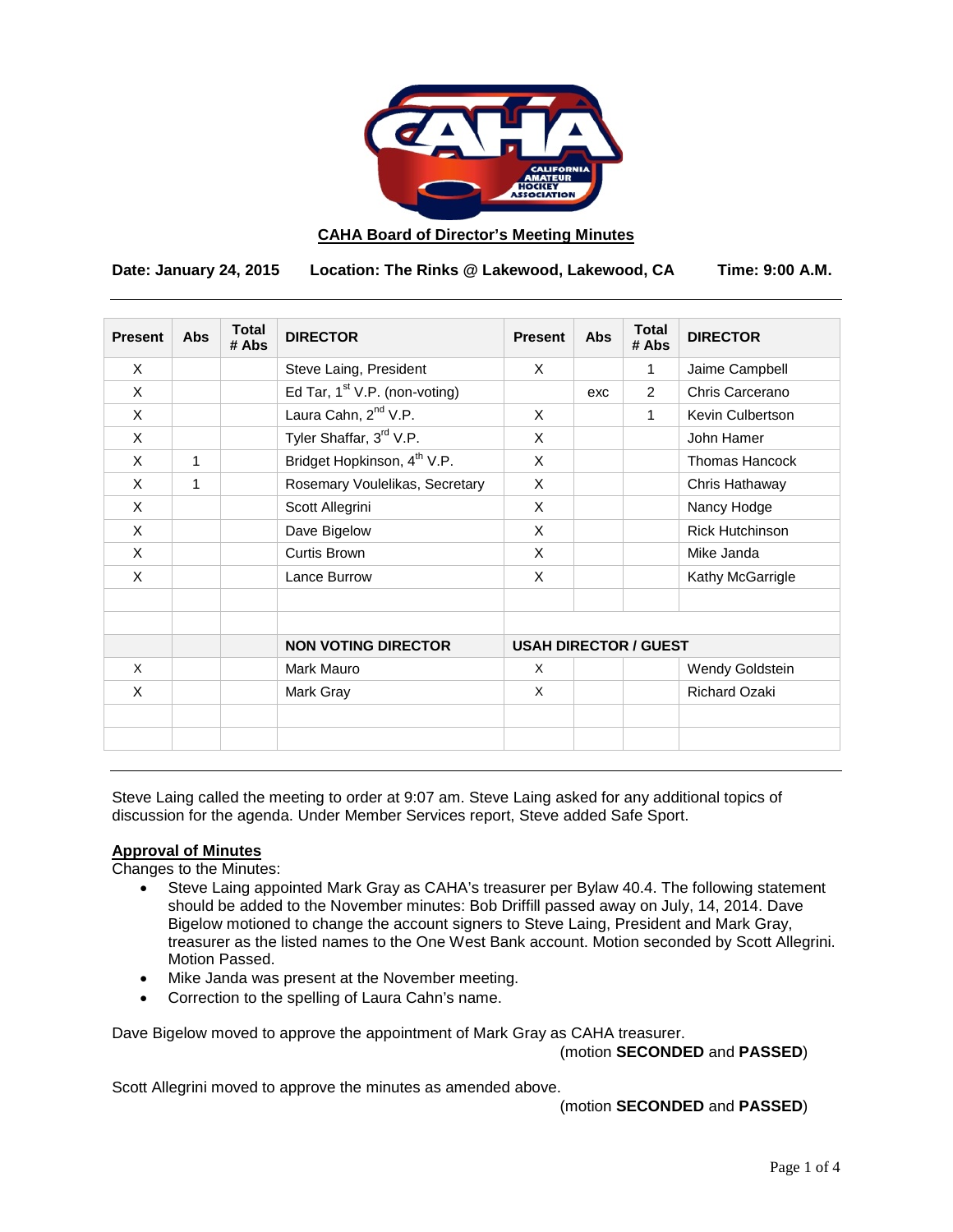# **President's Report**

Steve Laing reported on the modifications to the USA Hockey National tournament that occurred at the semi-annual USAH meeting. USAH Youth Council voted to approve a U15 division for the 2016 Nationals. Subsequently, an emergency meeting was held by the National tournament committee; information is forth coming.

A slight modification to the 2015 Nationals- 16 teams tournament; they will be removing the quarter finals. The winner of pool play will advance directly to semi-finals. In addition, they are implementing a pilot program for the High School Nationals. It will be a 4-person officiating crew this year. Steve Laing informed the board that he filed CAHA's exemption letter for 5 games at the ADM level.

### Rules Committee

Steve Laing stated that there will be a rules committee meeting, date to be determined. There are some changes that need to be implemented with regards to our bylaws, more specifically with disputes and hearings to be more in line with USA Hockey's Bylaw 10. There is a requirement that a hearing must be held within 30 days of the notification of a final determination. Steve stated that he has some new templates from USA Hockey of letters of final determinations that CAHA will be implementing.

## District Playoffs

Steve Laing reported that there is a possibility that at the U18 division, there may be a team that is folding. Currently there are three-(3) California teams and one-(1) Washington team. It appears that the Washington team may be folding which would then result in a California state tournament. If this occurs, the District tournament at San Jose will remain intact and we as a state would send three teams to Districts and San Jose would have their bye as the host, still giving us a 4-team District tournament. Steve distributed the Districts schedule as well as the 2013-2014 USAH member registration numbers for California.

Steve Laing distributed articles regarding neck guards.

## **Financial Report**

Mark Gray distributed the financial statements as of January 23, 2015 as well as the Statement of financial position as of December 31, 2014. Mark stated that the tax return will be filed by February 15, 2015. Everything was reconciled except for an amount of \$16000 outstanding that has not been cashed since October 2013. CAHA has two cd accounts. Ed Tar will be added as the  $2^{nd}$  name on the acct. They also need a corporate resolution signed by the secretary and filed with the corporate minutes. The first CD matures May 20, 2015 and the  $2^{nd}$  one matures January 19, 2016. Steve Laing is writing the checks and making the deposits. The Select camp has been broken down between the Girls' and Youth. And finally, we do not get copies of the cancelled checks or able to see it online. Mark will be working on changing that. Tom Hancock moved to approve the financials as presented.

## (motion **SECONDED** and **PASSED**)

## **Select Camp**

Ed Tar reported that there are about 220 camp participants in the camp. The camp is going well. Once the selections have been made, California will be sending a total of 135 players from all of the age groups to Districts as compared to 200 from the other District affiliates. We already have a couple of players that have been identified as advancing to the National Development camp. Some recommendations for next year are to set a deadline for 1) medical release and 2) for the leagues to send their list of injured players. In addition, the leagues need to qualify injuries.

# **Adult Tournament**

Tyler Shaffar reported that there are 45-50 teams currently registered. The tournament is April 24-26, 2015. They added a new division this year, the Over 50 beginners A and B divisions.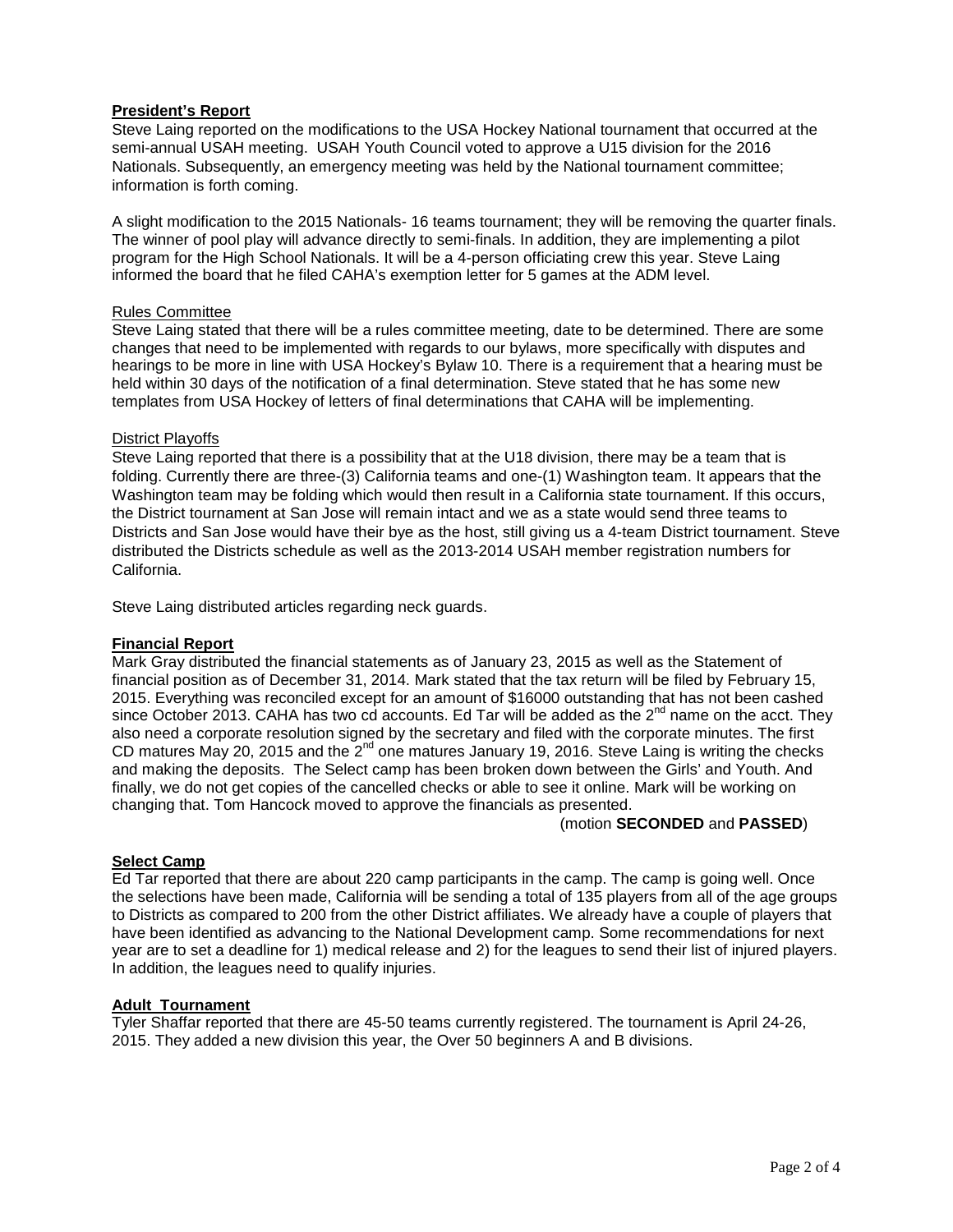# **Youth Council Report**

Laura Cahn stated that playoffs will be in 2 weeks. The CAHA directors manning the playoff tournaments will be Chris-Kevin-Bridget for Tier I, Tom and John for Tier II Playdowns in San Jose and Chris and Kevin in Simi Valley. Laura will be at Tier II states.

Laura Cahn informed the board that the Rules Committee will be scheduled for the end of April. Topics of discussion will be the Minor division and mostly housekeeping. The entry fees for the playoffs are as follows: Tier II Playdowns - \$1250, State Playoffs - \$1650 and District Playoffs - \$1300.

Kevin Culbertson reported that at the Tier I 12U the final seeding still needs to be done. At the 18U division, there are 2 more games that have to be played to complete the 300% requirement. Laura Cahn informed the board that at the MD 18AA final CAHA weekend in Carlsbad, the Zamboni machine broke down and CAHA had to scramble to get the missing games played at other venues while the Zamboni machine was being repaired.

John Hamer reported that Orange Lutheran and Edison will be representing the South and for the North with only two teams in the North, Valley Christian (11 games played) and Bellarmine (38 games played) there are some issues with determining if enough games have been played. They is some discussion on whether there will be two from the south and two from the north for the tournament or possibly looking at three teams from the south and one from the north. Rosemary Voulelikas asked if the High School division should have a CAHA Playing requirement similar to the Tier I divisions, whether it is 300% or 200% etc. Steve Laing stated that the High School managers must attend the managers meeting. John Hamer stated that the teams did not get access to the web site until late November. There are still a couple of teams, Servite and Santa Margarita that have yet to upload their scoresheets. Steve asked John to send an email to the teams with a deadline of February 9th to upload their scoresheets.

Steve Laing reported on a meeting between SCAHA and Art Trottier of the Anaheim High School league regarding the Midget division in SCAHA.

## **Disputes & Resolutions Report**

Ed Tar summarized a few of the recent hearings. They had a hearing for an adult player who allegedly assaulted a referee. The facts did not substantiate the allegation. They had another hearing for an adult player who was suspended for two months. In general, referees must be responsible for the penalties they assess during a game. Curtis Brown asked if there is a process in place where officials are able to amend their reports. Officials need to file reports correctly and not back track and make statements contrary to what they reported.

Steve Laing asked Mark Mauro on how the official organizations conduct administrative investigations. Steve Laing asked Mark to contact IHONC. Richard Ozaki explained how LAHOA holds their officials accountable for the reports they file and that they hold hearings. In addition, Steve clarified that as an affiliate president he has the authority to suspend any official. Unfortunately, USA Hockey does not recognize any official organizations. CAHA cannot govern over the official associations, but we can hold individuals accountable.

Steve Laing informed the board that he asked Chris Carcerano to take down the player statistics. Steve asked the board for feedback regarding whether the stats should be made public or not. Consensus is to make the player stats public and to include a disclaimer regarding those stats.

Steve Laing will be emailing the league presidents the new affiliate agreement from USA hockey. Kevin Culbertson will post the new USA Hockey Affiliate Agreement on the CAHA web site.

#### **Girls'/Womens Report**

Bridget Hopkinson informed the board that there are 99 girls participating in the camp. They moved the District camp to June and some of the girls have finals that week and may not be able to attend. We added a goalie session for the Girls this year. Jason Galea will be evaluating the goalies with his staff. The following teams are advancing straight to Nationals; the 19U Lady Ducks, the Women Senior B Lady Ducks and Jr. Sharks and the Women Senior C LA Traffic and West Side.